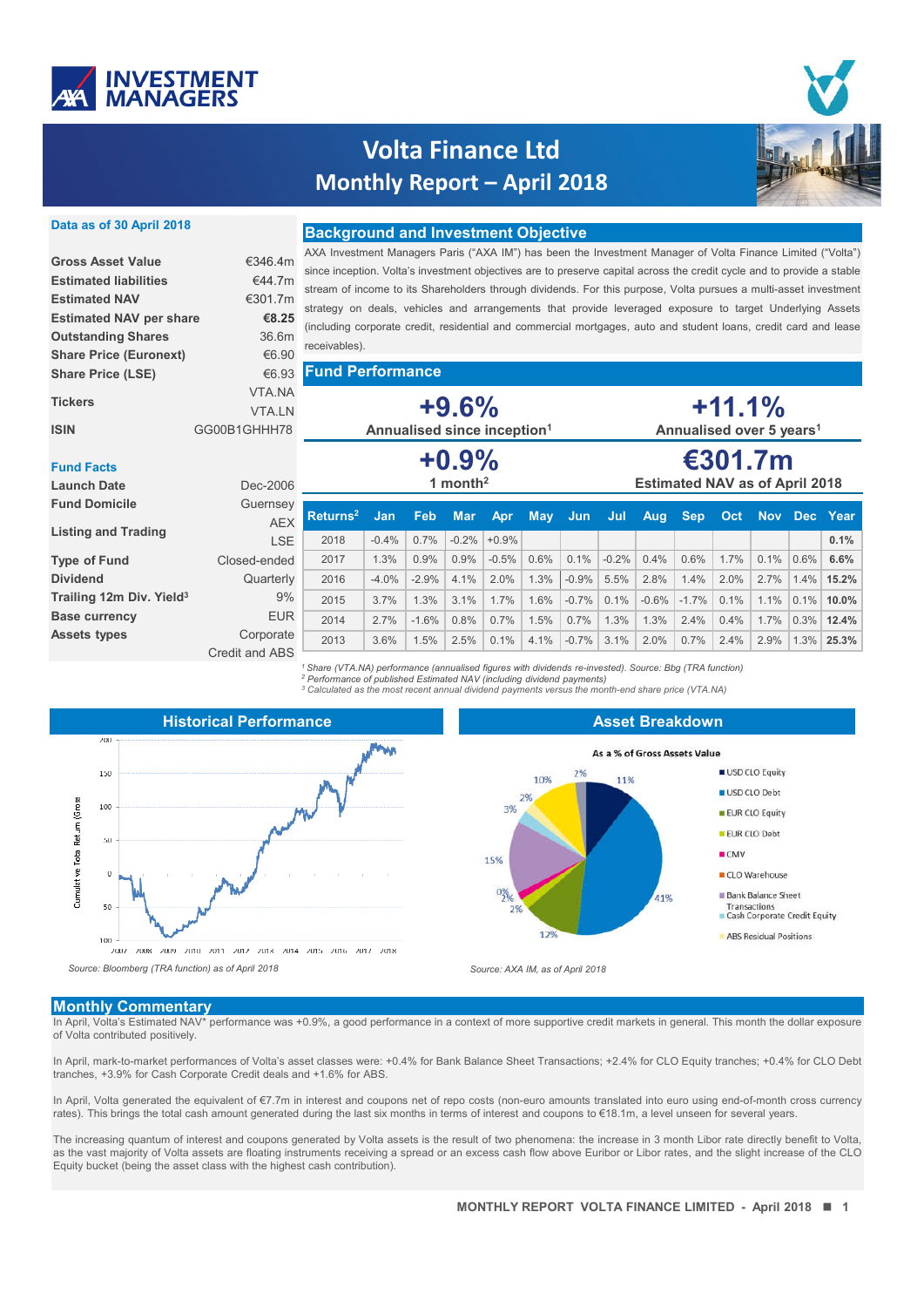



# **Volta Finance Ltd Monthly Report – April 2018**

Volta made six investments during the month (three CLO equity tranches, two CLO warehouses were opened and one USD BB tranche of USD CLO was refinanced) and some additional money was drawn on the CMV (Collateralised Manager Vehicle) we hold for the equivalent of €20.9m in total. Under market standard assumptions, on average, these assets are expected to perform in the area of 13.5% up to expected maturity. The equivalent of €7.5m was received from two CLO debt positions being called.

Our goal for this year is to continue opening CLO warehousing facilities and continue to increase the CLO Equity bucket. The warehouse opened in February led to a CLO pricing in April and it is anticipated that the two opened this month should lead to a CLO pricing by the end of Q2/early Q3 2018. Expected return on such CLO equity positions are most of the time in the area of 13 to 15%.

On top of the good performance that we expected and realized on the warehouse facilities, they generally offer a way to secure attractive terms for new CLO equity positions.

At the end of April 2018, Volta's Estimated NAV was €301.7m or €8.25 per share. The GAV stood at €346.4m.

*\*It should be noted that approximately 9.8% of Volta's GAV comprises investments in funds for which the relevant NAVs as at the month-end date are normally available only after Volta's NAV* has already been published. Volta's policy is to publish its own NAV on as timely a basis as<br>possible in order to provide shareholders with Volta's appropriately up-to-date NAV information. *Consequently, such investments in funds are valued using the most recently available NAV for* each fund. The most recently available fund NAV was for 8.0% as at 31 March 2018 and for 1.8% *as at 31 December 2017.*

*\*\* "Mark-to-market variation" is calculated as the Dietz-performance of the assets in each bucket, taking into account the Mark-to-Market of the assets at month-end, payments received from the assets over the period, and ignoring changes in cross currency rates. Nevertheless, some residual currency effects could impact the aggregate value of the portfolio when aggregating each bucket.*

### **Currency and Geography exposures (%)**



*Source: AXA IM, as of April 2018 (% of NAV for ccy / % of GAV for geography)*

## Last Eighteen Months Performance Attribution 4%  $3%$  $2%$  $1%$  $0<sup>9</sup>$  $1%$  $-2%$  $\overline{\mathcal{R}}$  $A^{q}$ أنجي المحمد المحمد المحمد المحمد المحمد المحمد المحمد المحمد المحمد المحمد المحمد المحمد المحمد المحمد المحمد المحمد المحمد المحمد المحمد Net MtoM Impact Ex Cov Ill Interests & Coupons

### **Portfolio Composition by Asset Type**

| Market Value (€m)          |       | Breakdown (% GAV)                      |            |  |  |
|----------------------------|-------|----------------------------------------|------------|--|--|
|                            | 244.1 | <b>USD CLO Equity</b>                  | 12,8%      |  |  |
|                            |       | USD CLO Debt                           | 39,8%      |  |  |
| CLO                        |       | EUR CLO Equity                         | 13,9%      |  |  |
|                            |       | EUR CLO Debt                           | 2,2%       |  |  |
|                            |       | CMV                                    | 1,8%       |  |  |
|                            |       | CLO Warehouse                          | 0,0%       |  |  |
| Synthetic Corporate Credit | 52,2  | Synthetic Corporate Credit Equity      | 0,0%       |  |  |
|                            |       | <b>Bank Balance Sheet Transactions</b> | 15,1%      |  |  |
| Cash Corporate Credit      | 9.0   | Cash Corporate Credit Equity           | 2,6%       |  |  |
|                            |       | Cash Corporate Credit Debt             | 0,0%       |  |  |
| ABS                        | 15,6  | <b>ABS Residual Positions</b>          | 2,2%       |  |  |
|                            |       | <b>ABS</b> Debt                        | 2,3%       |  |  |
| Cash or equivalent         | 25.4  | Cash or equivalent                     | 7,3%       |  |  |
| <b>GAV</b>                 | 346,3 |                                        |            |  |  |
| Liability                  |       | (41,5) Debt from Repurchase Agreement  | $(12,0)\%$ |  |  |
| Fees due                   |       | (3,2) Fees due to Investment Manager   | $(0,9)$ %  |  |  |
| <b>Estimated NAV</b>       | 301,6 | Per Share                              | 8,25       |  |  |

*Source: AXA IM, as of April 2018 Source: AXA IM, as of April 2018*

#### **Top 10 Underlying Exposures**

| <b>Issuer</b>           | $\%$  | <b>Bloomberg Industry Group</b> | <b>Issuer</b>                   | $\frac{9}{6}$ | <b>Bloomberg Industry Group</b> |  |
|-------------------------|-------|---------------------------------|---------------------------------|---------------|---------------------------------|--|
| Altice France SA/France | 0.74% | Media                           | CenturyLink Inc                 | 0.30%         | Telecommunications              |  |
| Ziggo Bond Co BV        | 0.40% | Media                           | <b>ION Media Networks Inc.</b>  | 0.29%         | Media                           |  |
| TransDigm Inc           | 0.38% | Aerospace/Defense               | Dell International LLC/Old      | 0.29%         | <b>Household Products/Wares</b> |  |
| Calpine Corp            | 0.35% | Electric                        | <b>BMC Software Inc.</b>        | 0.27%         | Software                        |  |
| Asurion LLC             | 0.34% | Insurance                       | Advantage Sales & Marketing Inc | 0.28%         | Advertising                     |  |

**RESTRICTED** *Source: Intex, Bloomberg, AXA IM Paris as of April 2018 – unaudited figures - not accounting for unsettled trades Figures expressed in % of the Estimated NAV*